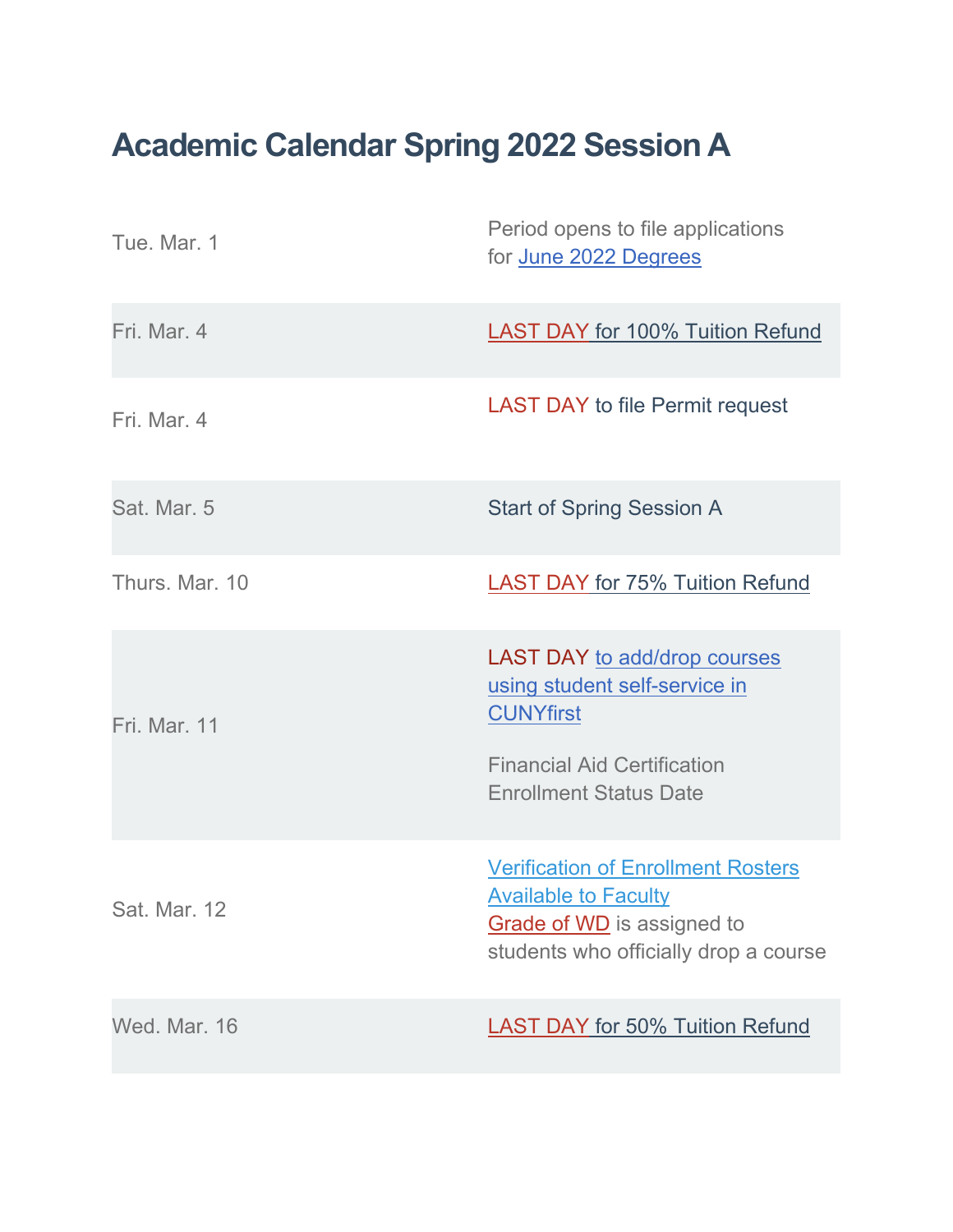| Sat. Mar. 19         | <b>LAST DAY</b> to appeal final grade<br>from Fall 2021 Second session                                                                      |
|----------------------|---------------------------------------------------------------------------------------------------------------------------------------------|
| Mon. Mar. 21         | <b>LAST DAY for 25% Tuition Refund</b><br><b>LAST DAY</b> to Change or Declare a<br>Major/Minor to be effective Spring<br>2022 Census date. |
| Mon. Mar. 21         | <b>Verification of Enrollment Rosters</b><br>Due from faculty                                                                               |
| <b>Tue. Mar. 22</b>  | 100% Tuition obligation for course<br>drops                                                                                                 |
| <b>Tue. Mar. 22</b>  | <b>WN Grades assigned</b><br>Grade of W is assigned to students<br>who officially drop a course                                             |
| Mon. Apr. 4          | WA Grades Assigned -<br>Immunization non-compliance                                                                                         |
| Fri.-Sun. Apr. 15-24 | NO CLASSES - SPRING RECESS                                                                                                                  |
| <b>Mon. Apr. 25</b>  | Registration opens by appointment<br>for Fall 2022/Winter 2023,<br><b>Continuing Students only.</b>                                         |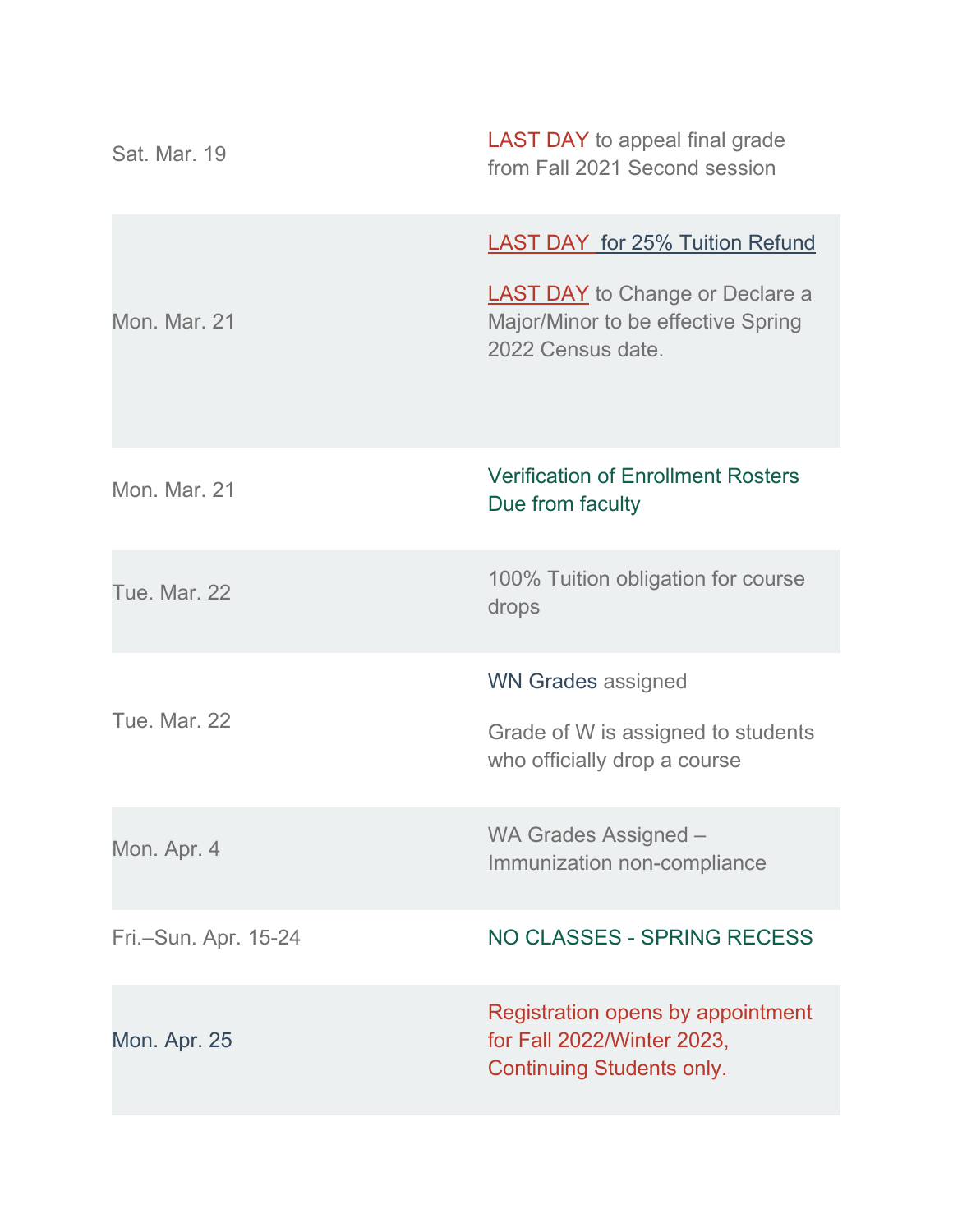| Tues. Apr.26        | <b>Classes follow Friday Schedule</b>                                                                                   |
|---------------------|-------------------------------------------------------------------------------------------------------------------------|
| <b>Fri. Apr. 29</b> | <b>LAST DAY</b> to file application<br>for June 2022 Degrees                                                            |
| Wed. May 4          | <b>LAST DAY</b> for changing of "INC" for<br>Fall 2021 and/or Winter 2022<br>classes.                                   |
| Thurs. May 5        | "INC" grades not completed for Fall<br>2021 and/or Winter 2022 classes<br>will be changed to "FIN" grades.              |
| Mon. May 9          | R2T4 60% Session A                                                                                                      |
| Mon. May 30         | <b>College Closed - No classes</b><br>scheduled                                                                         |
| Tue.May 31          | R2T4 60% Spring Term                                                                                                    |
|                     | Last Day of Class                                                                                                       |
| Tue, June 7         | Last day to drop a course with a<br>grade of W - Grade of "W" is<br>assigned to students who officially<br>drop a class |